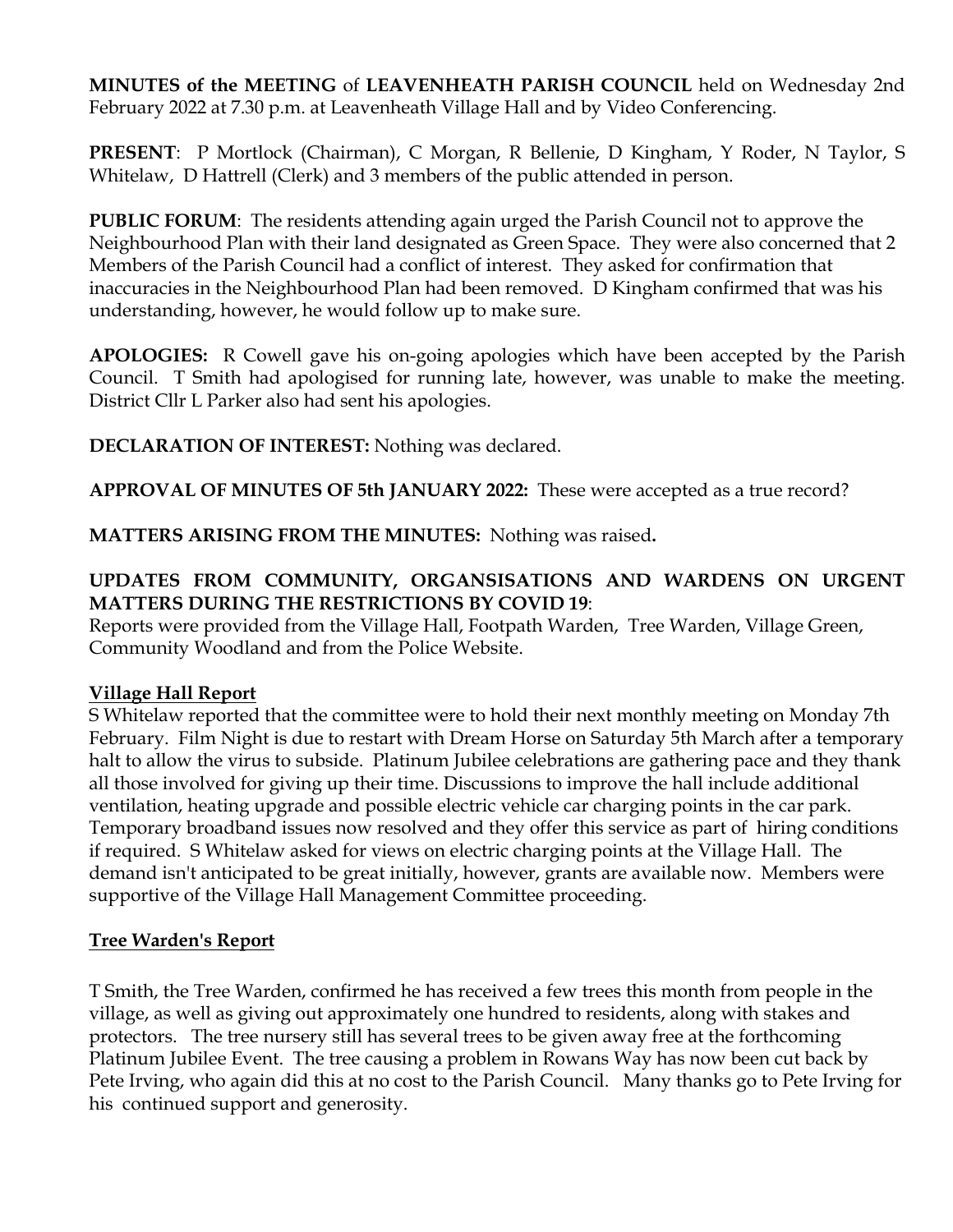# **Footpath Warden's Report**

There were no significant issues or concerns to report this month. R Cowell questioned about the re-routing of Footpath 9 which was decided at a previous meeting.

### **Police Report**

The following crimes were reported in the Leavenheath area in December 2021 On or near Rowans Way 2 x Violence and sexual offences - Both crimes still under investigation On or near The Ridings 2 x Anti-social behaviour - No timeline details 1 x Violence and sexual offences - Under investigation On or near park/open space (SBN Golf Club) 2 x Violence and sexual offences - Both unable to prosecute suspect 1 x Criminal damage and arson - Unable to prosecute suspect

# **Village Green Report**

No report was given.

**BABERGH DISTRICT COUNCIL REPORT:** District Cllr L Parker had sent his apologies and offered to follow up anything brought to his attention between meetings.

**SUFFOLK COUNTY COUNCIL REPORT:** County Cllr J Finch reported in advance of an important update received via James Cartlidge MP that a proposed 400 kV pylon line from Norwich to Tilbury is not expected to be an additional 3rd line along the Bramford to Twinstead power line. Regrettably the planned public meeting on the subject was postponed. National Grid have now agreed to 6 face to face events, the first of which was to be at Nayland Village Hall on 25th February. The consultation is due to finish on 21st March. J Finch confirmed he would be attending a video meeting on 11th February with Local Councils. Suffolk County Council are waiving street party road closure fees for the Queen's Platinum Jubilee. The Suffolk Learning Disability Partnership has co-produced a refresh of the Suffolk Joint Learning Disability Strategy. Covid 19 rates are on the increase again in Suffolk mainly in the younger age groups. Virtual Fostering and Adoption sessions continue.

J Finch alerted the meeting of forthcoming road closures in Nayland due to planned drainage works.

**NEIGHBOURHOOD PLANNING UPDATE:** Consideration was given to the draft Neighbourhood Plan ahead of submission to the District Council. The Chairman out-lined the options this Council has in this respect. These were to approve the draft plan in its entirety, to reject it or to approve with recommendations for changes. Members debated the merits of the plan and how they were individually approaching the issues involved. N Taylor expressed in strong terms that he would not be prepared to support something that could impact on individuals rights with their land. C Morgan felt that the Neighbourhood Plan contained recommendations of how residents want to see the village as a whole and as a marker of how the Village should be developed in the future. Y Roder explained that planning does restrict how property is developed and gave an example of Grade II listed properties. This is in order to ensure development is in keeping with heritage credentials. There was a consensus that the Neighbourhood Plan Group had done a fantastic job to get to this stage. Following discussion a resolution was passed for this Parish Council to support the Neighbourhood Plan in its entirety.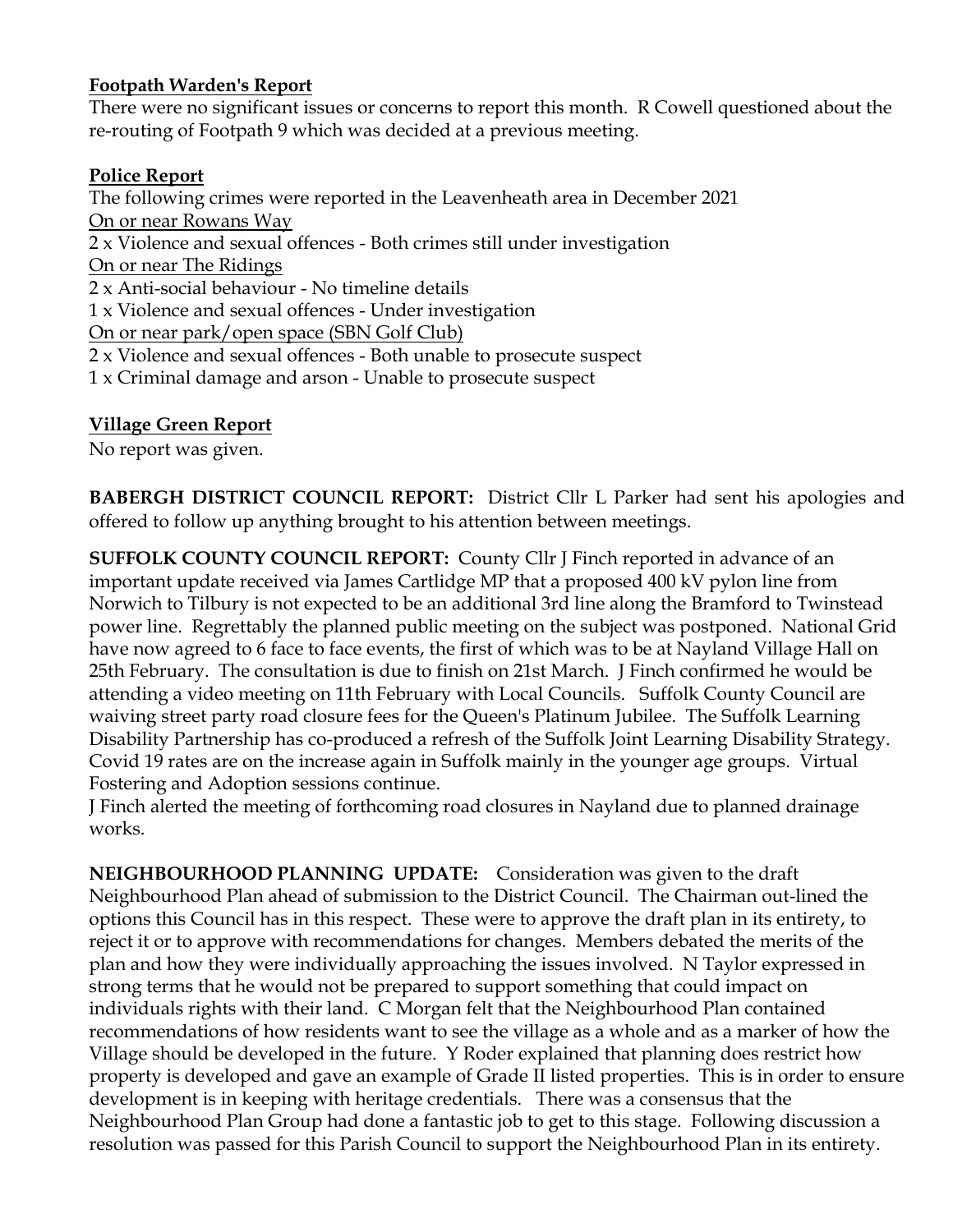This was carried with 4 votes for the resolution, 1 against and 2 abstentions. D Kingham and R Bellenie didn't feel they had a conflict of interests, however, abstained from voting in case others may interpret their positions differently.

**CORRESPONDENCE:** On-going correspondence was noted by the meeting.

**URGENT HIGHWAYS SAFETY MATTERS**: In relation to gateway signs into the Village, it was agreed further investigation was needed. Combining the signs with speed reduction signs had merit. The meeting was closed briefly to allow J Finch to contribute. He stated they would need to be 1 meter from the highway, however, he would need to look up further criteria. Advantages are the look of the signs, however, the need for maintenance should be factored in. Members agreed to the principle of considering these signs subject to cost and practicalities. N Taylor would continue to investigate. On another matter vegetation is encroaching from some properties obstructing walkways, so it was agreed to issue a general reminder to residents - **Action Clerk**.

**FINANCE:** The Bank Balances as at 2nd February 2022 are £48627.90 in the Community Account and £15509.81 in the Rate Reward Account making a total of £64137.71.

The following pre-agreed payments were made: -

| Cheque No.         | Amount | Payee                  | <b>Details</b> |
|--------------------|--------|------------------------|----------------|
| As at 1st February |        |                        |                |
| Funds Transfer     | 757.31 | Clerk/HMRC/SCC         | Staffing costs |
| Funds Transfer     | 150.00 | Sudbury & District CAB | Donation/Grant |

**MAINTENANCE OF VILLAGE ASSETS:** No work undertaken this month. The two bus shelters are in need of a good spring clean, and it is hoped these will be completed during February. As per last month, one area of concern is the Leavenheath Village sign, although only twenty years old it is showing considerable signs of wear and tear, the majority of tiles at the base, is either rotten, broken or crumbling away. The paint on the actual sign is also in a poor state of repair and needs a jet wash and re-paint, this would need a professional to undertake the work. The wooden post has also split and requires treatment.

**REPORTS AND QUESTIONS FROM CHAIRMAN AND MEMBERS :** The Leavenheath Platinum Jubilee Working Group met twice last month, and it was agreed that any profits from the day be used towards playground refurbishment. It was also confirmed that the Leavenheath Platinum Working Group would be renamed after the invitation given to Parish Councillor Trevor Smith to join the group, a change of name was agreed to **The Leavenheath Parish Council Platinum Jubilee Sub-Committee.** This sub- committee of the Parish Council would be the committee running the event. It was agreed for on-going safety to encourage residents at the public forum to carry out a lateral flow test ahead of attendance. N Taylor advised the Meeting he would like to resign from the Parish Council. The Chairman and Members did not want to accept his resignation and expressed that to him. Discussion was to continue between meetings to try to encourage N Taylor to remain. R Bellenie advised of whether the Parish Council can support voluntary work from a young person doing the Duke of Edinburgh award. R Bellenie will gain more information between meetings. It was agreed to include Cycle paths as an Agenda item for March - **Action Clerk**. It was agreed to trial an earlier start time for Parish Council Meetings at 7.00 p.m and go on until 9.00 p.m - **Action Clerk**.

The meeting closed at **9.30 p.m**.